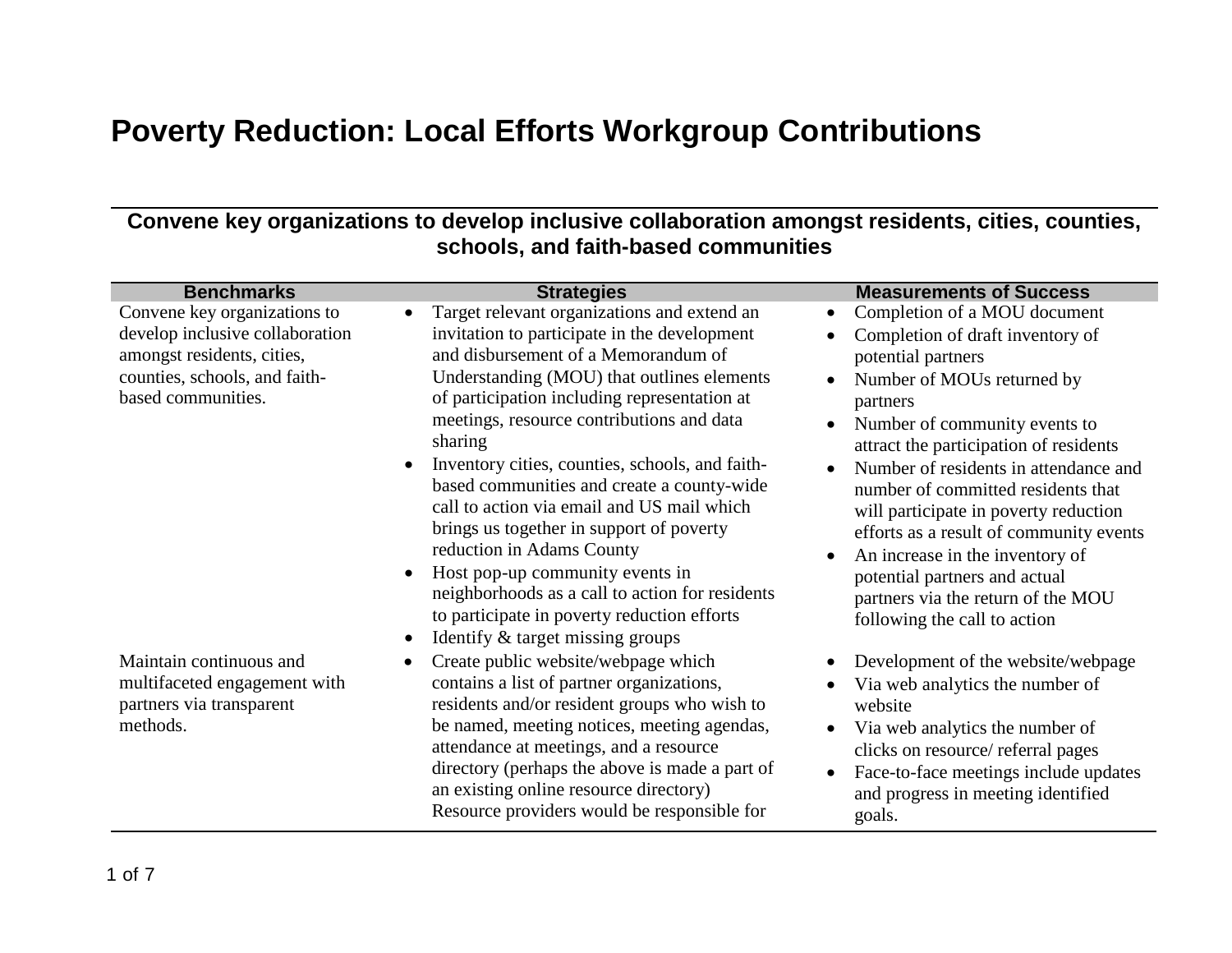Continuous participation in expanding resource inventory, data sharing, and progress towards shared goals.

creating a resource profile and updating that profile annually at minimum

- As a website function, professionals as well as the public can "elect in" to receive poverty workgroup information and updates sent via email through a listserv Undeliverable email addresses will be deleted, keeping the listserv current
- Partners commit via the MOU to listing their resources and updating their resources on the website annually
- Partners utilize the website to post survey results, focus group outcomes, and data compiled as a result of an inventory, questionnaire, [etc. so](http://etc.so/) that partners save resources and do not organize a new data collection strategy
- The website outlines collective goals, strategies, measurement, and progress in meeting goals in order to improve accountability. Individual partner goals can also be identified in this online setting so that opportunities for collaboration are made more clear
- The number of resource providers that update their profiles annually.
- The number of participants registered in the listserv
- Participation by organizations that signed an MOU
- The number of partnerships generated via data sharing, joint grant applications, referrals, etc.
- Capacity increase measured through above bullet point as well as qualitative input from partners
- Number of people served

## **Enhance the ability of partner organizations to identify and address the varied needs of the diverse population in Adams County.**

| <b>Benchmarks</b>                | <b>Strategies</b>                            | <b>Measurements of Success</b>   |
|----------------------------------|----------------------------------------------|----------------------------------|
|                                  |                                              |                                  |
| Create a committee to inventory  | • Identify Committee Chair, co-chair, and    | • Development of a committee     |
| existing diversity trainings and | committee members that will work to lead the | • Number of agencies venue hosts |
| learning opportunities and help  |                                              | • Number of available trainings  |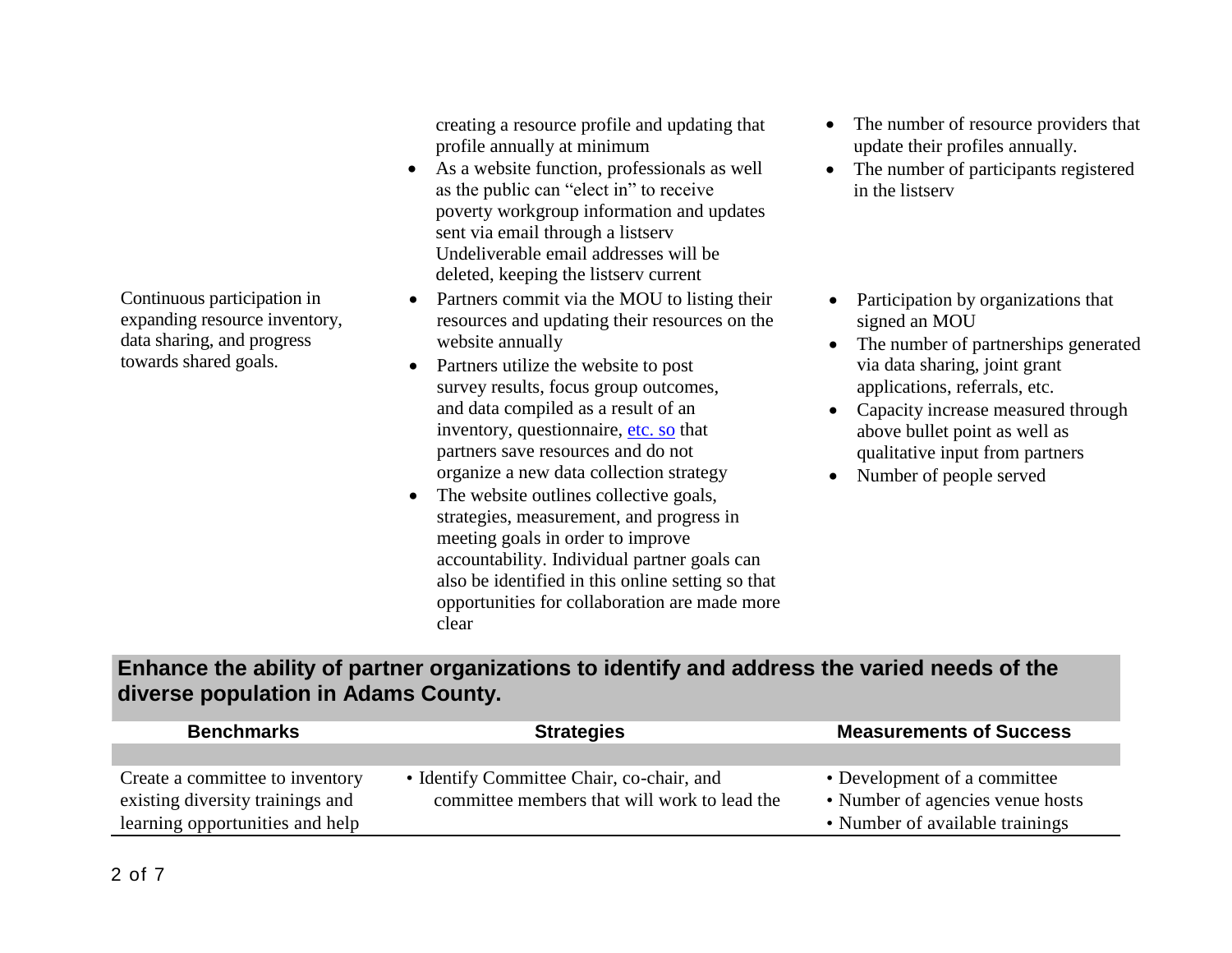| training opportunities<br>Inventory host agencies that can serve as<br>venues for presentations<br>Inventory organizations that provide trainings,<br>including the cost, training goals/objectives,<br>time commitment, etc.<br>Advertise training opportunities and attending<br>partners                                                                                                                                                                                                                                                                                                                                                                                                                                                                                                                                                    |                                                                                                                                                                                                                                                                           |
|------------------------------------------------------------------------------------------------------------------------------------------------------------------------------------------------------------------------------------------------------------------------------------------------------------------------------------------------------------------------------------------------------------------------------------------------------------------------------------------------------------------------------------------------------------------------------------------------------------------------------------------------------------------------------------------------------------------------------------------------------------------------------------------------------------------------------------------------|---------------------------------------------------------------------------------------------------------------------------------------------------------------------------------------------------------------------------------------------------------------------------|
| Identify two or more point people/agencies to<br>$\bullet$<br>take the lead<br>Locate the previous invite list (Maria Zubia or<br>Becky Hoffman may have this) and distribute<br>to all on the list requesting they confirm their<br>contact information<br>Add new contacts from the Poverty Reduction<br>$\bullet$<br>effort<br>Locate venues for meetings for the next 6<br>months (if meeting every other month)<br>Secure presenters for the next 6 months (if<br>$\bullet$<br>meeting every other month)<br>Distribute an invitation to partners that<br>$\bullet$<br>includes an overview of the Community<br>Resource Network as well as upcoming<br>meeting dates and times. Request contacts<br>forward the invite to their constituents<br>Host the meetings and maintain transparent<br>$\bullet$<br>and public attendance records | Leads established<br>Invite list located or re-created<br>Number of partners on the invite<br>list<br><b>Number of Community Resource</b><br>$\bullet$<br>Network meetings hosted<br>Number of attendees at<br>$\bullet$<br><b>Community Resource Network</b><br>meetings |
| • Identify best-practice inclusivity models<br>around the country and share findings<br>Each partner identifies and assesses their                                                                                                                                                                                                                                                                                                                                                                                                                                                                                                                                                                                                                                                                                                             | • Number of inclusivity models<br>shared<br>• Number of interviews, visits, etc.<br>with leaders of successful models                                                                                                                                                     |
|                                                                                                                                                                                                                                                                                                                                                                                                                                                                                                                                                                                                                                                                                                                                                                                                                                                | existing inclusivity processes                                                                                                                                                                                                                                            |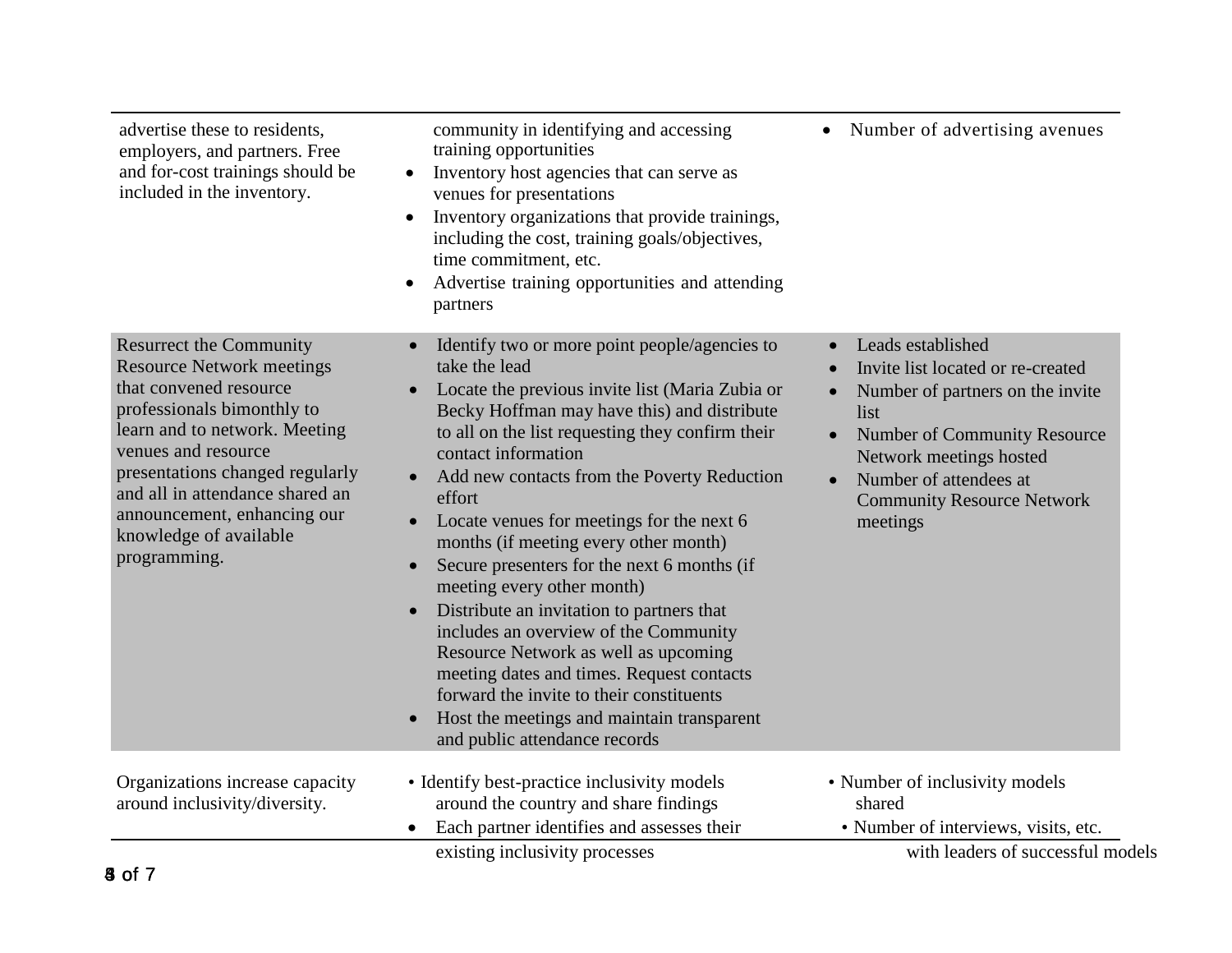|                                                                                                                       | $\square$ Host trainings to guide the development of<br>inclusivity plans within each partner<br>organization                                                          | Number of inclusivity<br>$\Box$<br>assessments received from<br>partners                                                                                                              |
|-----------------------------------------------------------------------------------------------------------------------|------------------------------------------------------------------------------------------------------------------------------------------------------------------------|---------------------------------------------------------------------------------------------------------------------------------------------------------------------------------------|
|                                                                                                                       | $\Box$ Leadership from partner organizations attends<br>trainings and formulates or revises an existing<br>inclusivity plan                                            | $\square$ Number of representatives and<br>partners at inclusivity trainings<br>□ Number of new and updated<br>inclusivity plans                                                      |
| Rather than hosting focus<br>groups or surveying groups of<br>residents to hear in their words                        | $\Box$ Gather data from existing surveys, focus<br>groups, questionnaires, etc. hosted by partner<br>organizations                                                     | □ Number of studies, surveys,<br>questionnaires, etc. received<br>$\square$ Results complied into a single                                                                            |
| about their needs, consider the<br>existing data. Citizens are tired<br>of being studied and want to<br>see progress. | $\square$ Send results of surveys and identified needs to<br><b>Adams County</b>                                                                                       | document showcasing the<br>identified needs across the county                                                                                                                         |
| <b>Adams County initiates</b><br>combining and refining data                                                          | $\Box$ Circulate the compilation of data from all<br>contributing partners that have participated in                                                                   | $\square$ Number of partners that receive data<br>initially                                                                                                                           |
| from the needs identification<br>process.                                                                             | data sharing and/or the review process<br>Identify partners that have data which are not<br>$\Box$<br>already participating and extend an invitation<br>to participate | $\square$ Percent of increase in partners                                                                                                                                             |
| Develop strategies.                                                                                                   | $\Box$ Host a county-wide convening of partners that<br>identify strategies for meeting the needs,                                                                     | $\square$ Number of identified grant<br>opportunities                                                                                                                                 |
|                                                                                                                       | considering grant opportunities, the pooling<br>of resources, and more                                                                                                 | $\Box$ Number of pursued grant<br>opportunities                                                                                                                                       |
|                                                                                                                       | $\square$ Assign point people and organizations to lead<br>each strategy for addressing the identified<br>unmet needs                                                  | $\Box$ Number of partners engaged in<br>the creation of strategies<br>$\square$ Presentation of the strategies<br>□ Number of partners that offer<br>feedback on strategies<br>$\Box$ |
| One year after implementation                                                                                         | $\Box$ Market and host events that engage residents                                                                                                                    | $\Box$ Number of events                                                                                                                                                               |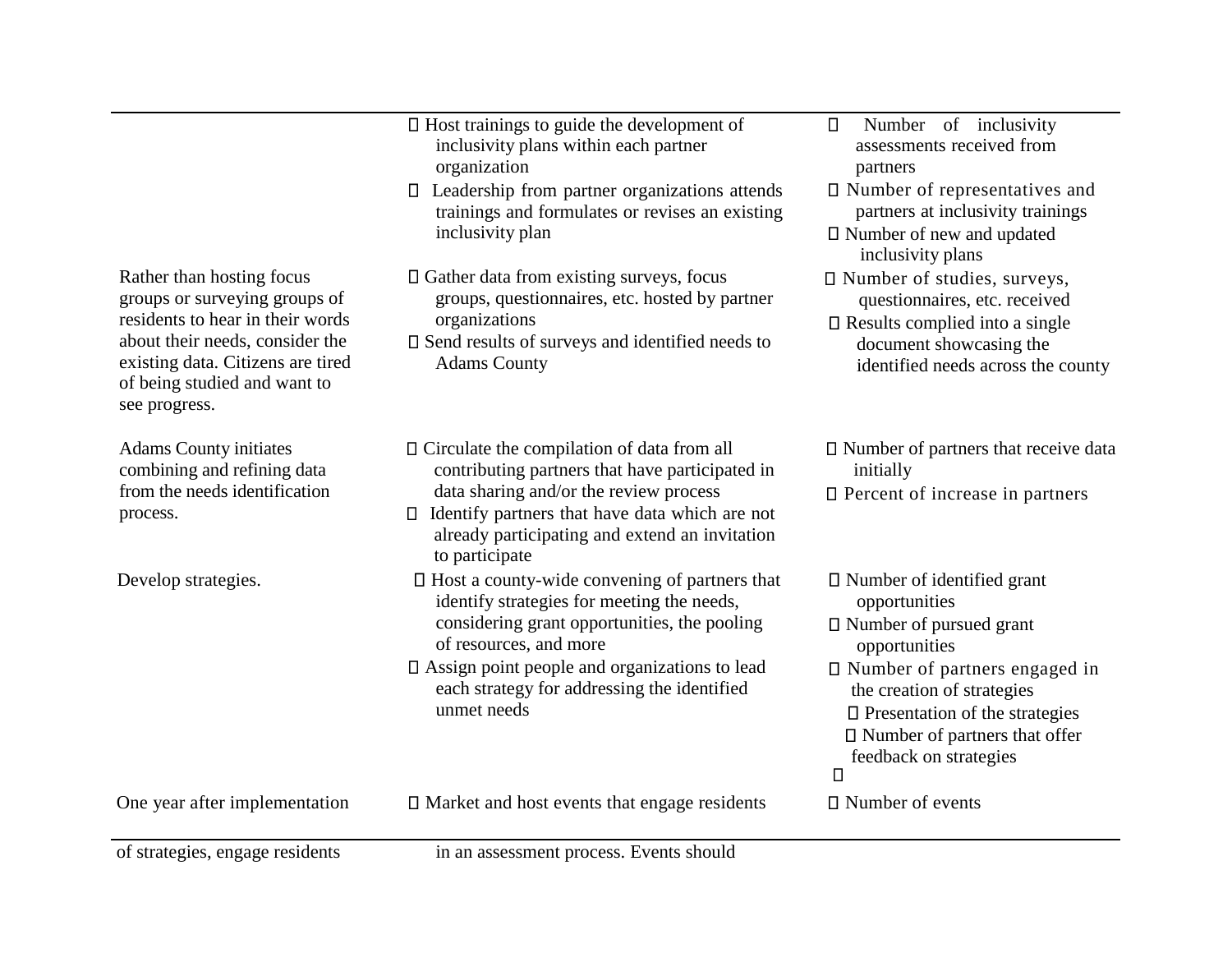for assessment through community pop up events and/or focus groups

include child care, food and translation services. Transportation to events should also be considered

- Gather opinions on successes, challenges, and ideas for improving strategies
- Number of residents at events
- Number of surveys, questionnaires, etc. that point to positive changes since interventions.
- Number of surveys, questionnaires, etc. that point to negative changes since interventions.

## **Organizations create and hire staff that reflect the community in order to better reach and serve, helping to keep dollars in Adams County**

| <b>Benchmarks</b>                                                                                                                                                                                          | <b>Strategies</b>                                                                                                                                                                                                                                                                                                                                                                                                                                                                                                                                                                                                                                                                                                                             | <b>Measurement</b>                                                                                                                                                                                                                                                                                                                                                                                                                                                                                                                                                                |
|------------------------------------------------------------------------------------------------------------------------------------------------------------------------------------------------------------|-----------------------------------------------------------------------------------------------------------------------------------------------------------------------------------------------------------------------------------------------------------------------------------------------------------------------------------------------------------------------------------------------------------------------------------------------------------------------------------------------------------------------------------------------------------------------------------------------------------------------------------------------------------------------------------------------------------------------------------------------|-----------------------------------------------------------------------------------------------------------------------------------------------------------------------------------------------------------------------------------------------------------------------------------------------------------------------------------------------------------------------------------------------------------------------------------------------------------------------------------------------------------------------------------------------------------------------------------|
| Engage workforce center in<br>advertising high school level,<br>college level, and community-<br>based internship opportunities<br>and find connection<br>opportunities to unite employers<br>and interns. | Workforce Centers present their current<br>programming to partners, increasing<br>awareness and the number of referrals that<br>connect jobseekers to services including<br>Workforce Investment Act (WIA), WIA<br>Youth, Voc Rehab, and an Ex-Offender<br>program<br>Evaluate the Workforce Center's inventory of<br>$\bullet$<br>learning opportunities, determining ways of<br>disseminating information further<br>Equip Workforce Center staff with knowledge<br>of educational and internship programs to<br>"sell" jobseekers and interns to employers and<br>those that can offer on the job training<br>Increase the visibility and recruitment of<br>VISTA/AmeriCorps members, which<br>offer services to organizations without fee | Number of Workforce Center<br>$\bullet$<br>presentations offered to poverty<br>reduction partners and the<br>general community<br>Percentage of increase in the<br>$\bullet$<br>number of learning opportunities<br>advertised by local Workforce<br>Centers<br>Number of Workforce Center<br>interactions with employers that<br>include a connection to an intern/<br>Number of advertising campaigns<br>and strategies utilized to promote<br>VISTA/AmeriCorps<br>Percent increase in VISTA/<br>AmeriCorps enrollment<br>Number of TANF and<br><b>Employment First clients</b> |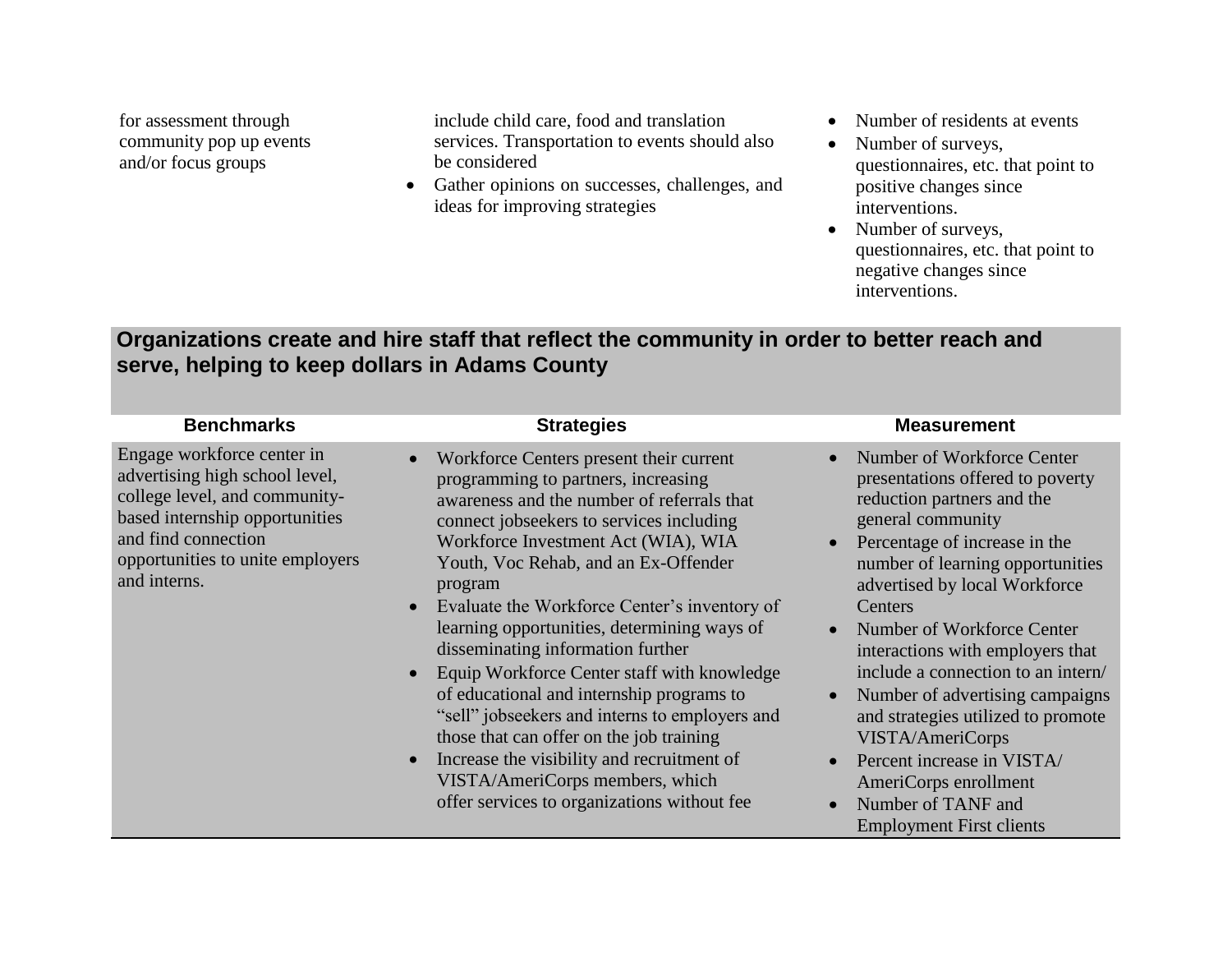Consider employment barriers faced by our homeless population and work to overcome them. • Inventory existing resources to prepare our homeless population for the workforce Offer transportation assistance for interviews and jobs • Provide PO boxes or a mailing address to be used for job searching • Provide cell phones to receive information from prospective employers including interviewing schedules • Provide interview and work clothing through ARC, Goodwill, and similar providers. • Consider model programs such as Denver Day Works that allows those experiencing homelessness to work for a day or part of a day. Here, employees are put to work immediately and earn \$12.49 an hour paid in cash or gift cards • Number of employment resources inventoried • Number of transportation assistance options provided • Number of clients that utilize transportation assistance • Number of clients utilizing a PO box or other mailing address. • Number of cell phones distributed to clients • Pounds of clothes distributed to members of the homeless population • Number of model programs examined • Number of specific homeless work programs generated Connect with municipal and county Community Development and Economic Development offices as partners in attracting local talent to local employers that are relocating or expanding business to the area. Conduct an employer analysis of the number of employees that reside in the same city or county as their job • Consider surveying employees regarding their job satisfaction • Educate Economic Development staff in making the connection with employers as to the benefits of hiring locally (local economic Number of employers surveyed Number of employees surveyed • Number of Economic Development staff that learned about or were reminded of local hiring benefits

stimulation, shorter commutes for staff,

• Allow TANF and Employment First recipients to "work and learn" in exchange for their benefit and/or for additional pay, increasing skill acquisition and education, thus employability

provided with pay or training

opportunities